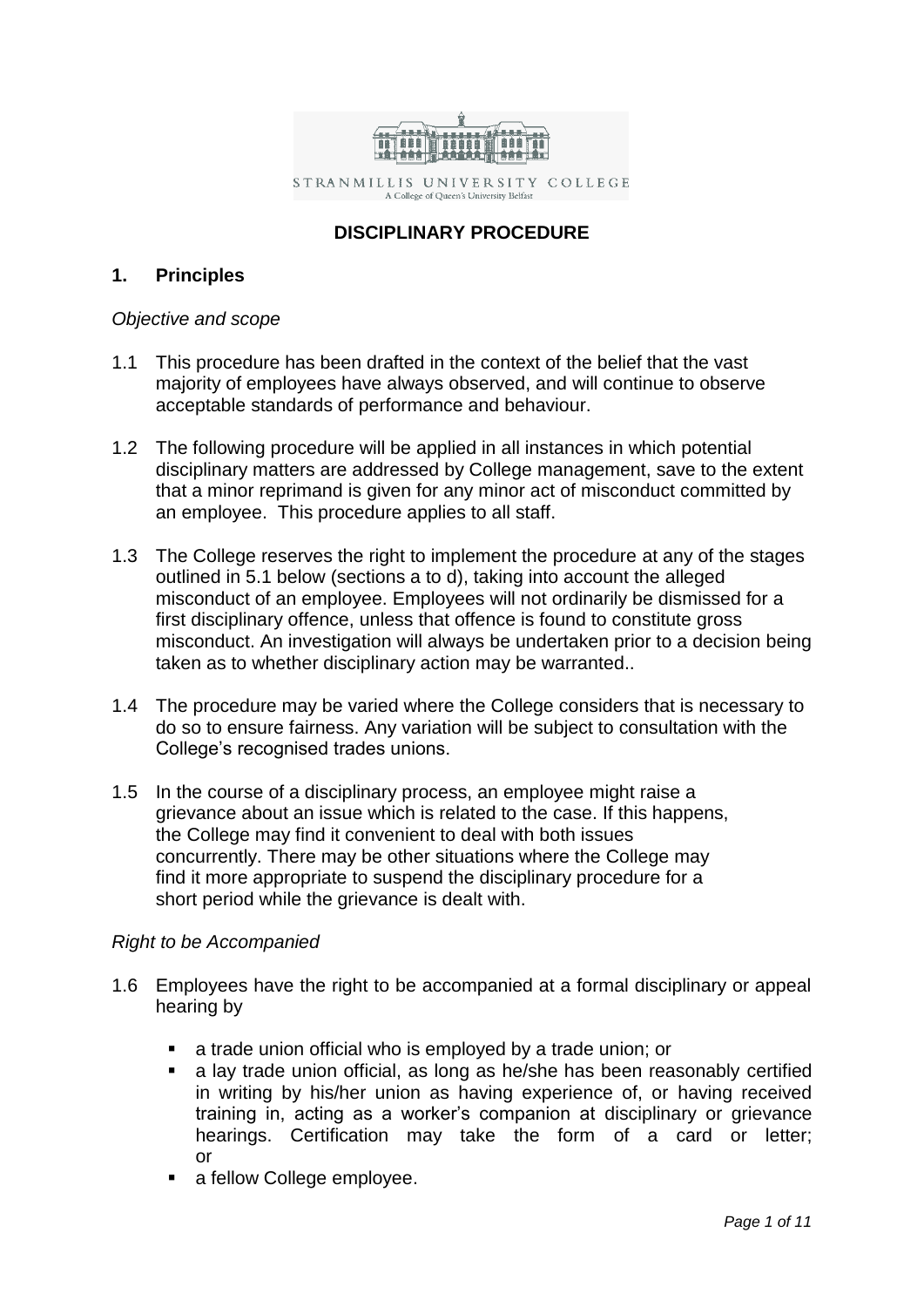- 1.7 There is no statutory right for employees to be accompanied at a formal investigatory interview. However, the employee may be accompanied by a College colleague or trade union representative at the employee's request. If the employee chooses to be accompanied, s/he should inform HR of the name of their nominated party, so that arrangements for meetings can be made promptly and without undue delay.
- 1.8 The employee's chosen work colleague or trade union representative has the right to make representations on behalf of the employee, confer with the employee and ask questions during the hearing. S/he may not answer questions on behalf of the employee. S/he may summarise or make a closing statement on behalf of the employee at the conclusion of the meeting. However, there is no requirement for the College to permit the companion to answer questions on behalf of the employee, or to address the hearing where the employee indicates that he/she does not wish this.

#### *Timescales*

- 1.9 Where time limits are referred to in the course of this procedure they may be varied by agreement between the employee and the College.
- 1.10 Meetings will be arranged in conjunction with the employee and scheduled within a reasonable timescale.
- 1.11 Where the employee is unable to attend an investigatory interview, disciplinary hearing or appeal hearing and provides a good reason for failing to attend, it will be adjourned to another day, normally within five working days of the originally scheduled date..
- 1.12 If the employee is unable to attend the rearranged hearing, the rearranged hearing will take place in the employee's absence, unless there are mitigating circumstances. The employee's fellow College employee or trade union representative may attend in such circumstances and will be given the opportunity to present the employee's case. The employee may choose to make written submissions in such a situation.
- 1.13 Where the chosen companion is unavailable on the day scheduled for the meeting, it will be rescheduled, provided that the employee proposes an alternative time within five working days of the scheduled date and at which the relevant College parties are available.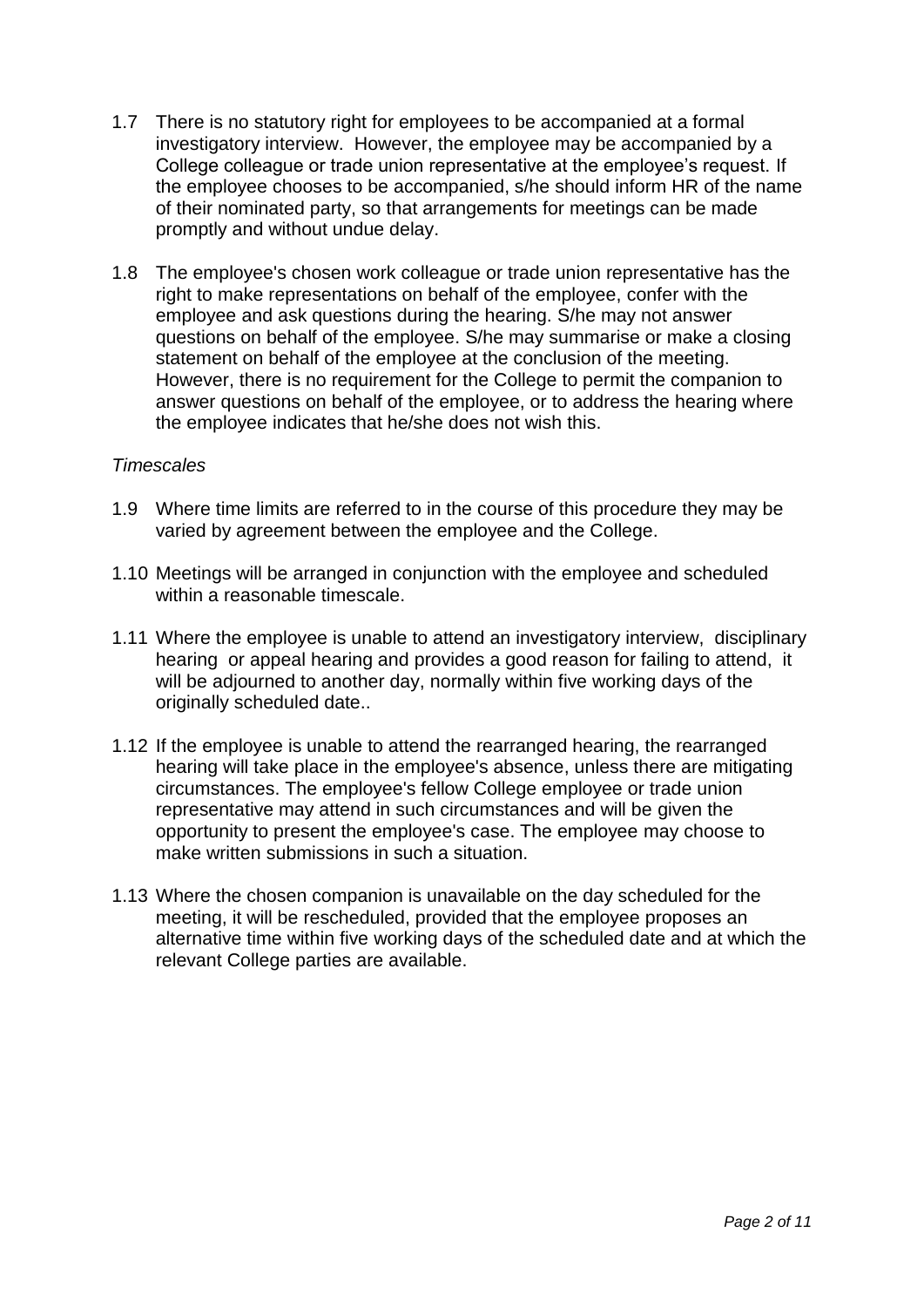## *Trade union representatives*

- 1.14 If an employee who is an accredited representative of a trade union recognised by the College is suspected of having committed a disciplinary offence, this procedure will be carried out as normal.
- 1.15 However, the College will notify a full-time official of that trade union, having requested consent from the employee to do so. If the requested consent is not given, the procedure will be carried out as normal.

### *Role of Human Resources*

1.16 Human resources staff can provide advice on procedure to managers and/or staff. In meetings, the HR representative will normally take notes and advise on procedure but will not be involved in decision making. The HR representative will also assist the person hearing the manager/ supervisor in compiling any report which may be prepared at any stage of the process.

### *Documentation*

1.17 Written records will be held of meetings relating to the issue. After each meeting, notes of that meeting will normally be prepared by HR and circulated to the person interviewed for agreement. Two copies of meeting records will be provided to the employee against whom there is an allegation, one of which the employee may distribute to their chosen companion should they so wish.

#### *Confidentiality*

1.18 As far as reasonably practicable, confidentiality will be maintained throughout the disciplinary procedure. Where it is necessary to interview witnesses or others, the importance of confidentiality will be emphasised. It will be explained to witnesses that any breach of confidentiality may lead to disciplinary action. All meetings and investigations will be treated confidentially, subject to any statutory requirements. Witnesses will be made aware that anonymity cannot be guaranteed.

## **2. Investigation**

- 2.1 In the first instance, a line manager or supervisor should attempt to resolve issues informally if appropriate to the matter in question. If the line manager considers that formal action under this process is necessary, the manager should make the employee aware that action under this policy is being initiated.
- 2.2 On being advised by the employee's line manager or supervisor that a formal investigation is considered necessary, HR will determine an appropriate person to conduct the investigation. The investigation will normally be carried out by the employee's line manager or supervisor, but may be carried out by a manager or supervisor from another department.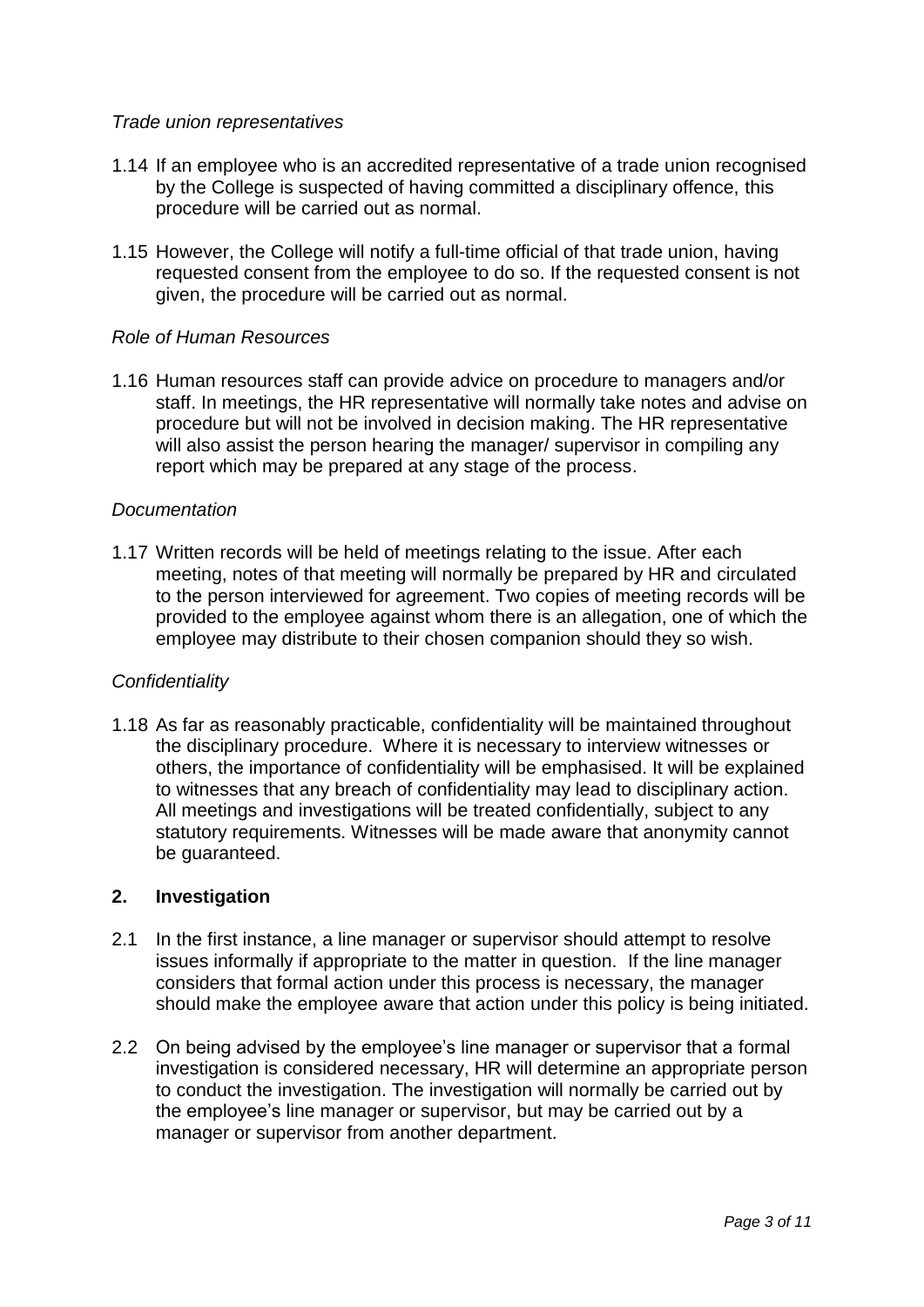- 2.3. The employee will be informed in writing, as soon as possible, that an investigation is required under this procedure. Written records will be kept of the investigation.
- 2.4 The employee will be invited to attend an investigatory interview and will be informed at the outset that the interview is an investigatory interview. The employee may be accompanied as set out in section 1.6 – 1.8 above.
- 2.5 The employee may suggest the names of individuals who may be called as potential witnesses. Witnesses will be called if it is considered that their statement is crucial to the investigation of the allegations in question. This will be determined by the investigating manager taking account of input from the employee and their chosen companion. Any reason for not calling witnesses will be given to the employee in writing.
- 2.6 When the investigation has been completed, the employee will be informed in writing of any recommendations and whether or not disciplinary action is considered to be warranted.
- 2.7 Examples of matters which the College may deem to be misconduct are given in Appendix A of this document. Please note that the examples listed are not exhaustive.

# **3. Precautionary Suspension**

- 3.1 There may be instances where precautionary suspension with pay may be deemed necessary while investigations are carried out. Suspension is not a disciplinary sanction nor is it a presumption of guilt.
- 3.2 In certain cases (for example in cases involving alleged gross misconduct, where relationships have broken down, the individual's continued presence may give rise to further misconduct or there are risks to an employer's property or responsibilities to other parties) consideration should be given to a brief period of suspension with full pay whilst an investigation is conducted.
- 3.3 Any decision to suspend will be taken by the Principal or the Vice Principal.
- 3.4 Any period of suspension will be kept as brief as possible and as it continues will be kept under review. The suspension will be lifted immediately should the circumstances of the case no longer justify it.
- 3.5 A member of staff who is suspended from duty may appeal to the College against the suspension. This appeal will be heard by the Principal or a representative of the Governing Body and will be final unless circumstances change
- 3.6 During a period of suspension, the employee, while not required to attend work, should remain available to assist in the disciplinary investigation, attend investigation or disciplinary meetings, or deal with any work-related questions. Further, if the suspension is lifted earlier than anticipated, the employee would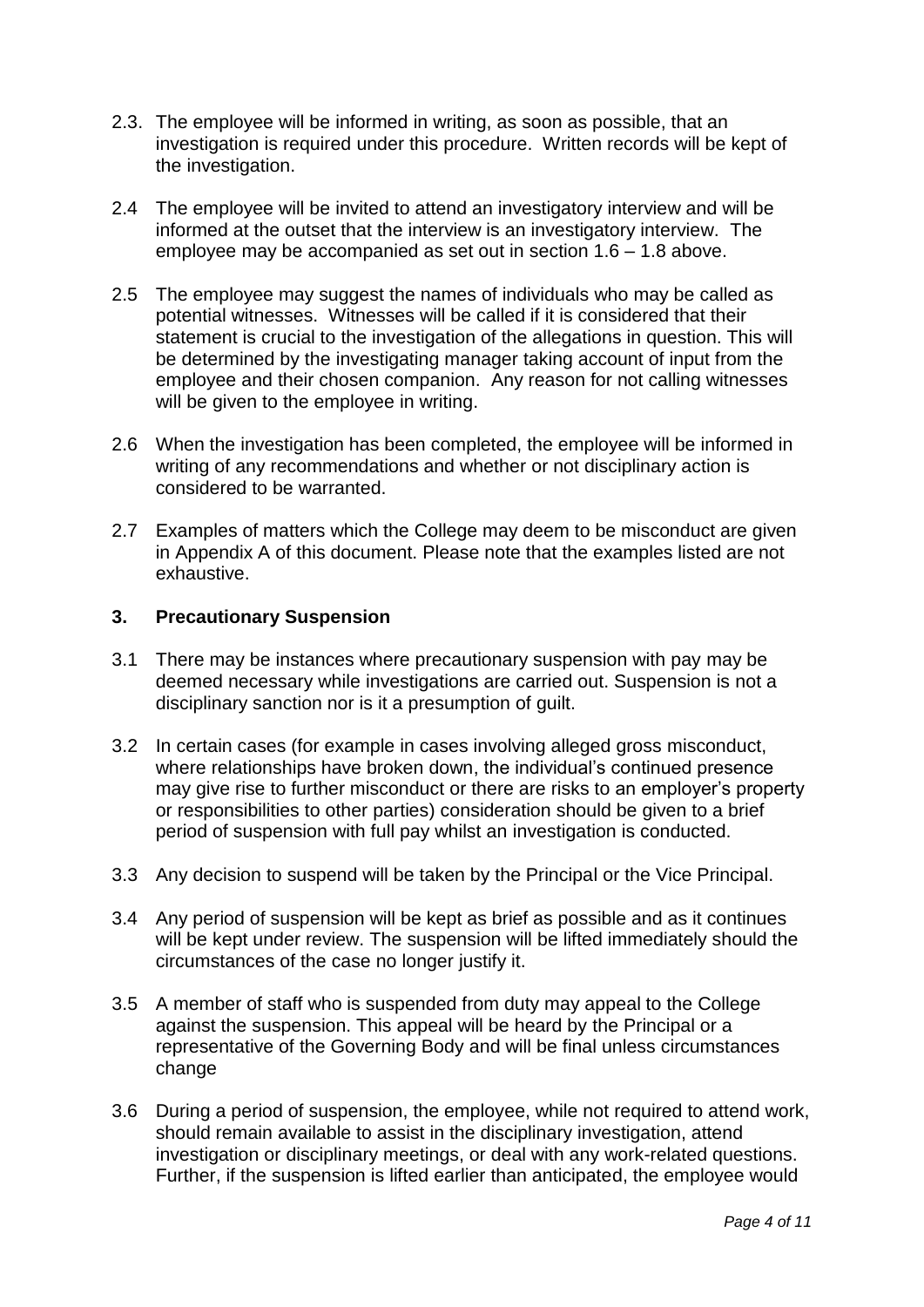be expected to return to work immediately. If the employee wishes to go on holiday, he or she should request annual leave and the College will handle the request in accordance with the normal procedure.

# **4. Disciplinary Hearing**

4.1 Where, upon completion of an investigation, there are reasonable grounds to believe that an employee has committed an act of misconduct, the employee will be invited to attend a disciplinary hearing.

### *Determining who will conduct the disciplinary hearing*

- 4.2 HR will determine an appropriate person to conduct the disciplinary hearing. . This will normally be a manager of at least the same level as the manager who completed the investigation. Any member of management responsible for the investigation of the disciplinary offence(s) shall not be involved in hearing the disciplinary matter, although such managers may present any supporting facts and material to the disciplinary hearing if required.
- 4.3 Where the hearing could potentially result in dismissal, two managers normally of at least the level of the investigating manager will hear the matter.

### *Prior to the hearing:*

- 4.4 In the event of a disciplinary hearing is considered warranted the College will:
	- i. advise the employee in writing of the agreed hearing date;
	- ii. give the employee written details of the nature of his/her alleged misconduct;
	- iii. inform the employee the purpose of the hearing, that it will be held under the College's disciplinary procedure; and the level at which the hearing will be conducted;
	- iv. explain the employee's right to be accompanied at the hearing by a fellow College employee or trade union representative;
	- v. provide to the employee all relevant information (which should include any written statements or notes from meetings with witnesses; and
	- vi. where the allegation could lead to dismissal, advise the employee that this is a possible outcome.

#### *Format of the hearing*

- 4.5 The employee will be entitled to a full explanation of the case against him/her and be informed of the content of any statements provided by witnesses. (S/he will already have received copies of witness statements, as noted above).
- 4.6 He/she will be permitted to set out his/her case and answer any allegations. The employee will be given a reasonable opportunity to ask questions and present evidence.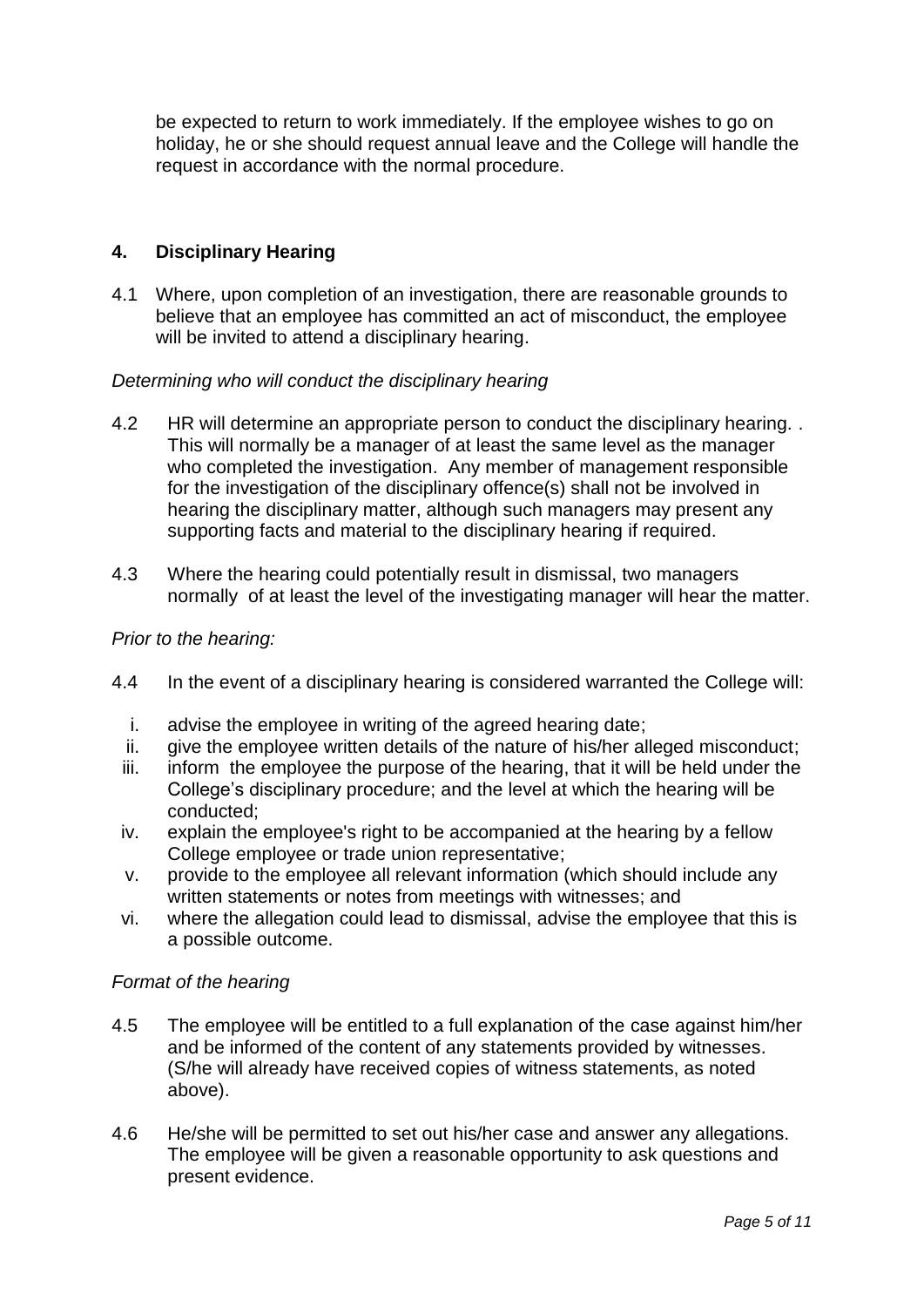- 4.7 He/she will also be given the opportunity to raise points about any information provided by witnesses.
- 4.8 The College may adjourn the disciplinary proceedings if it appears necessary to do so (including for the purpose of gathering further information or interviewing any further witnesses if required). The employee will be informed of the likely period of any adjournment.
- 4.9 If further information is gathered, the employee will be given a reasonable period of time, together with his/her fellow College employee or trade union representative, to consider the new information prior to the reconvening of the disciplinary proceedings.

### *Communication of Decision*

4.10 As soon as possible after the conclusion of the disciplinary proceedings, the decision will be conveyed in writing to the employee. This correspondence will inform the employee what disciplinary action, if any, is to be taken, and his/her right of appeal under this procedure.

## **5. Disciplinary action and sanctions**

5.1 Where, following a disciplinary hearing, the College determines that the employee has committed a disciplinary offence, the following disciplinary action may be taken:

#### a. Verbal warning:

A verbal warning will ordinarily state that any further misconduct will render the employee liable to further, more severe disciplinary action. The employee should be informed of the period that the warning will remain "live," this is normally three months. A copy of the letter informing the employee of this sanction will be sent to the individual, and a copy will be retained on the personnel file for the duration of the warning.

During this period, the College may rely on such a warning in the event of further misconduct on the part of the employee.

#### b. First written warning:

The employee may receive a first written warning where either

- more serious misconduct has been committed or
- further minor misconduct has been committed by an employee following a recorded verbal warning that remains "live."

The warning will:

i. set out the nature of the offence committed;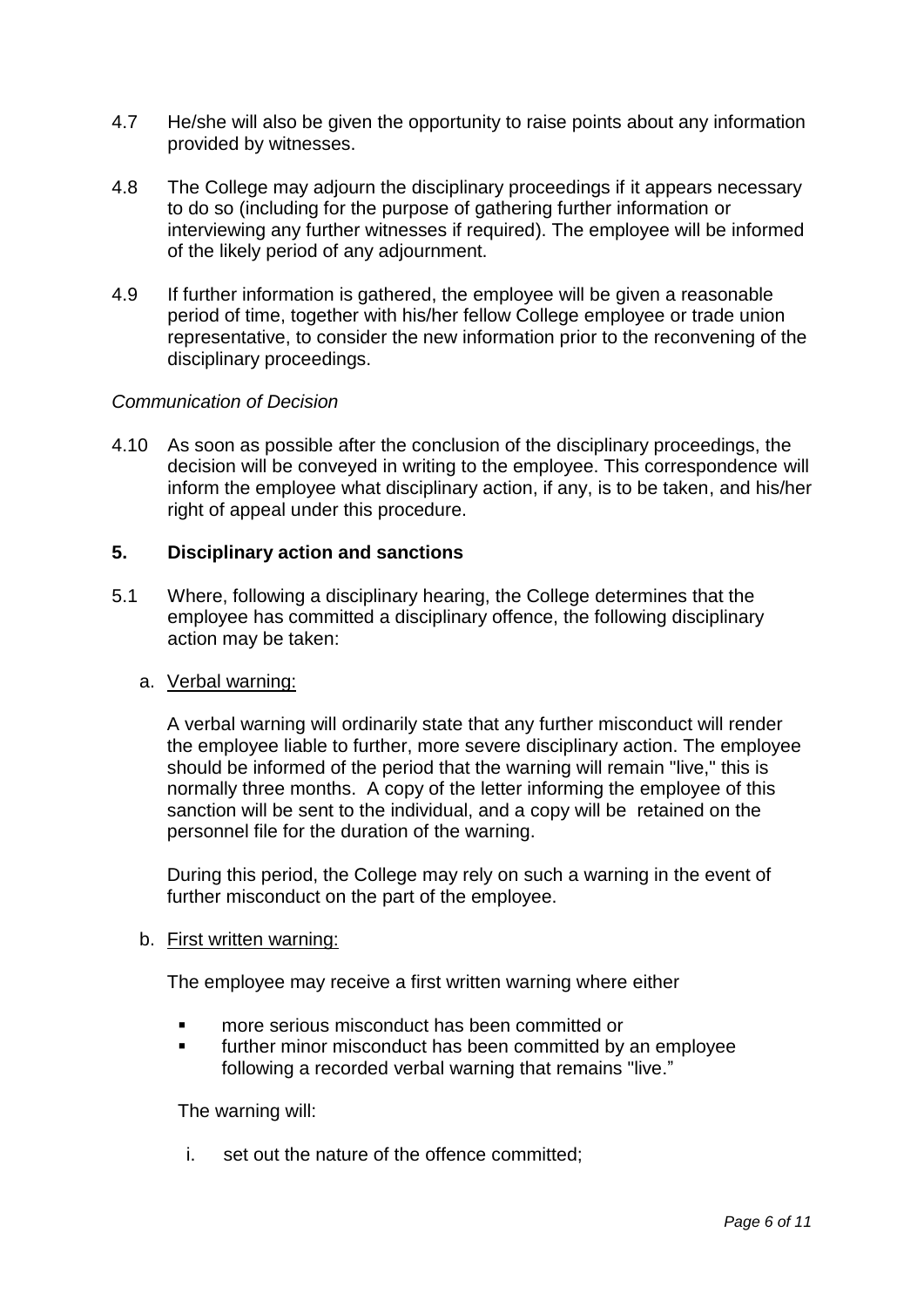- ii. inform the employee that further misconduct is liable to result in further disciplinary action under this procedure;
- iii. specify the period for which the warning will remain "live", after such period; and
- iv. state that the employee may appeal against the warning.

The first written warning will normally remain "live" for six months.

### c. Final written warning:

A final written warning may be given where

- an employee commits further misconduct after a first written warning has been issued and remains "live", or,
- where serious misconduct amounting to gross misconduct has been committed, thereby justifying summary dismissal, but the people hearing the matter decide, after taking into account all appropriate circumstances, that a lesser penalty is appropriate.

Such a warning will:

- i. set out the nature of the offence committed;
- ii. inform the employee that further misconduct is likely to result in his/her dismissal; and
- iii. state that the employee may appeal against the warning.
- iv. The final written warning will normally remain "live" for twelve months.

# d: Dismissal

- i. Where the employee has committed further acts of misconduct (these being acts of misconduct other than gross misconduct) following a final written warning given under c. above, the employee may be dismissed with notice or with pay in lieu of notice.
- ii. Where the College establishes that an employee has committed an act of gross misconduct, the employee may be summarily dismissed.

iii. Where a final written warning is given to an employee instead of dismissal (i.e., where there are mitigating circumstances relating to the finding of gross misconduct), the College may also impose on the employee:

- in line with any provision in the contract of employment, demotion or transfer to a job of a lower status.
- **redeployment**
- withholding of an increment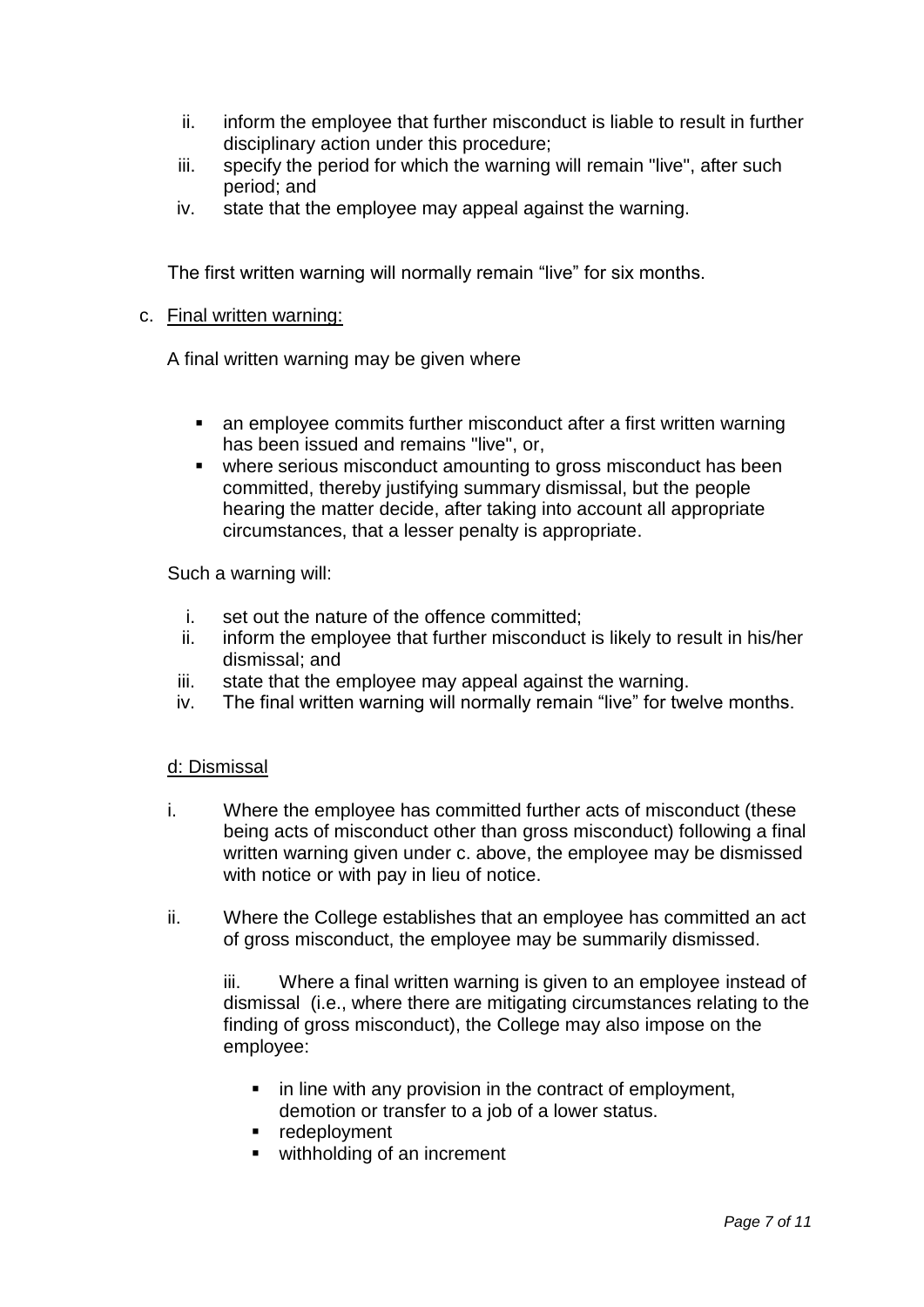5.2 The type of misconduct and applicable sanction are summarised below (subject to the caveats cited in the text of this policy):

| <b>Type of misconduct</b>  | <b>Sanction</b>             | <b>Duration</b> |
|----------------------------|-----------------------------|-----------------|
| Minor misconduct           | <b>Verbal Warning</b>       | 3 months        |
| More serious misconduct/   | First written warning       | 6 months        |
| repeat of minor misconduct |                             |                 |
| Serious misconduct         | Final written warning       | 12 months       |
| Gross misconduct           | Dismissal, or               |                 |
|                            | final written warning plus  |                 |
|                            | demotion, redeployment,     |                 |
|                            | or transfer to job of lower |                 |
|                            | status                      |                 |

5.3 Once a disciplinary warning has lapsed (as per the stated timescales above), it will be removed from the employee's personal file.

### **6. Appeal**

6.1 An employee may appeal against any disciplinary sanction imposed against him/her under this procedure.

#### *Lodging an Appeal*

- 6.2 The employee must provide written notice of the appeal within five working days of being informed of the disciplinary sanction being imposed against him/her. When lodging the written notice of appeal, the employee should outline:
	- the grounds of appeal; and
	- whether he/she is appealing against the finding that he/she has committed the alleged act or acts of misconduct, or against the level of disciplinary sanction imposed.
- 6.3 Appeal hearings will normally take place within 10 working days of receipt of the employee's written notice of appeal.

#### *Determining who will hear the appeal*

- 6.4 The appeal will be heard by a manager of at least the same level as the person who imposed the initial disciplinary sanction and who has not been involved in the decision to impose the disciplinary sanction on the employee.
- 6.5 Where the appeal is against the sanction of dismissal, the appeal will normally be heard by three managers of at least the level as the managers who imposed the sanction. The appeals panel may involve members of the Governing Body.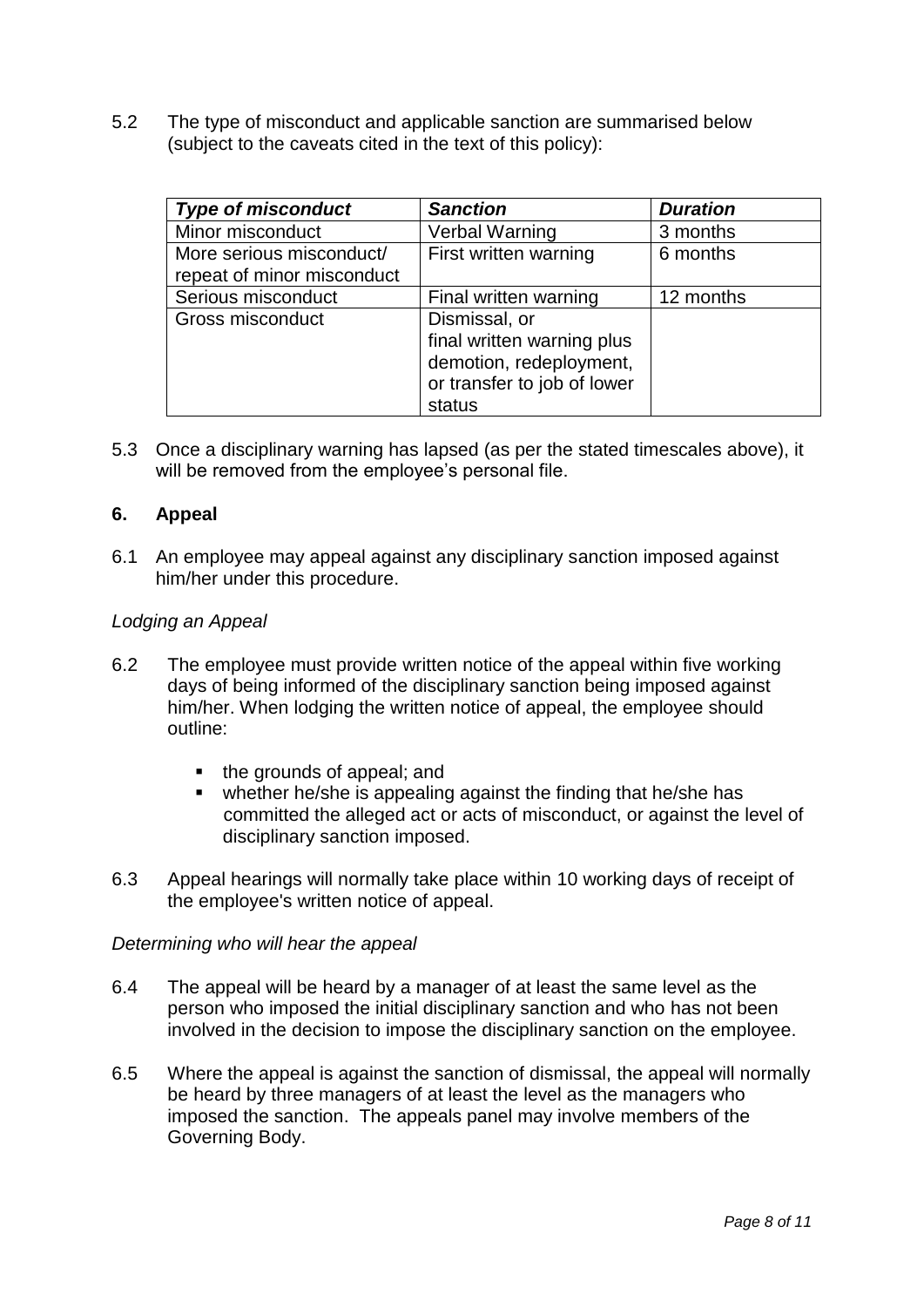# *Appeal Hearing*

- 6.6 The appeal panel is obliged to consider any representations made by (a) the employee, (b) the employee's chosen companion (c) the manager(s) who conducted the disciplinary hearing and imposed the disciplinary sanction.
- 6.7 The panel hearing the appeal must decide on the basis of both sets of representations, together with any subsequent facts that may have come to light, whether or not to uphold the disciplinary sanction.

# *Decision of Appeal Panel*

- 6.8 Upon completion of the appeal, the panel conducting the hearing will convey his/her decision to the employee. The decision will be conveyed in writing normally within 5 working days of the date of the appeal hearing. Any delay will be explained to the employee.
- 6.9 In the event that the panel upholds the appeal, all records of the disciplinary sanction will be removed from the employee's record.
- 6.10 In the event that the panel does not accept the representations made by or on behalf of the employee, the disciplinary sanction will be upheld.
- 6.11 The College's decision at the appeal is final. No more than one appeal can be lodged against any disciplinary sanction issued.
- 6.12 In the event that a decision to dismiss is overturned, the employee will be reinstated with immediate effect and he/she will be paid for any period between the date of the original dismissal and the successful appeal decision. His/her continuous service will not be affected.
- 6.13 If the disciplinary decision was to dismiss the employee summarily without notice and the appeal panel upholds the dismissal, the College will be under no obligation to reinstate or pay the employee for any period between the date of the original dismissal and the appeal decision. The original date of termination will stand.

#### **7. Review**

7.1 This procedure will be periodically reviewed in consultation with the College's recognised trade unions. Any amendment to it will be notified to employees in writing by the College and such written advice will inform employees as to the date when any amendment comes into effect. This may be by means of the College's intranet or via use of notice boards.

| <b>Approved by Governing Body:</b> | 31 May 2012      |
|------------------------------------|------------------|
| Review Date:                       | <b>June 2014</b> |
|                                    |                  |

*For distribution to: All Staff*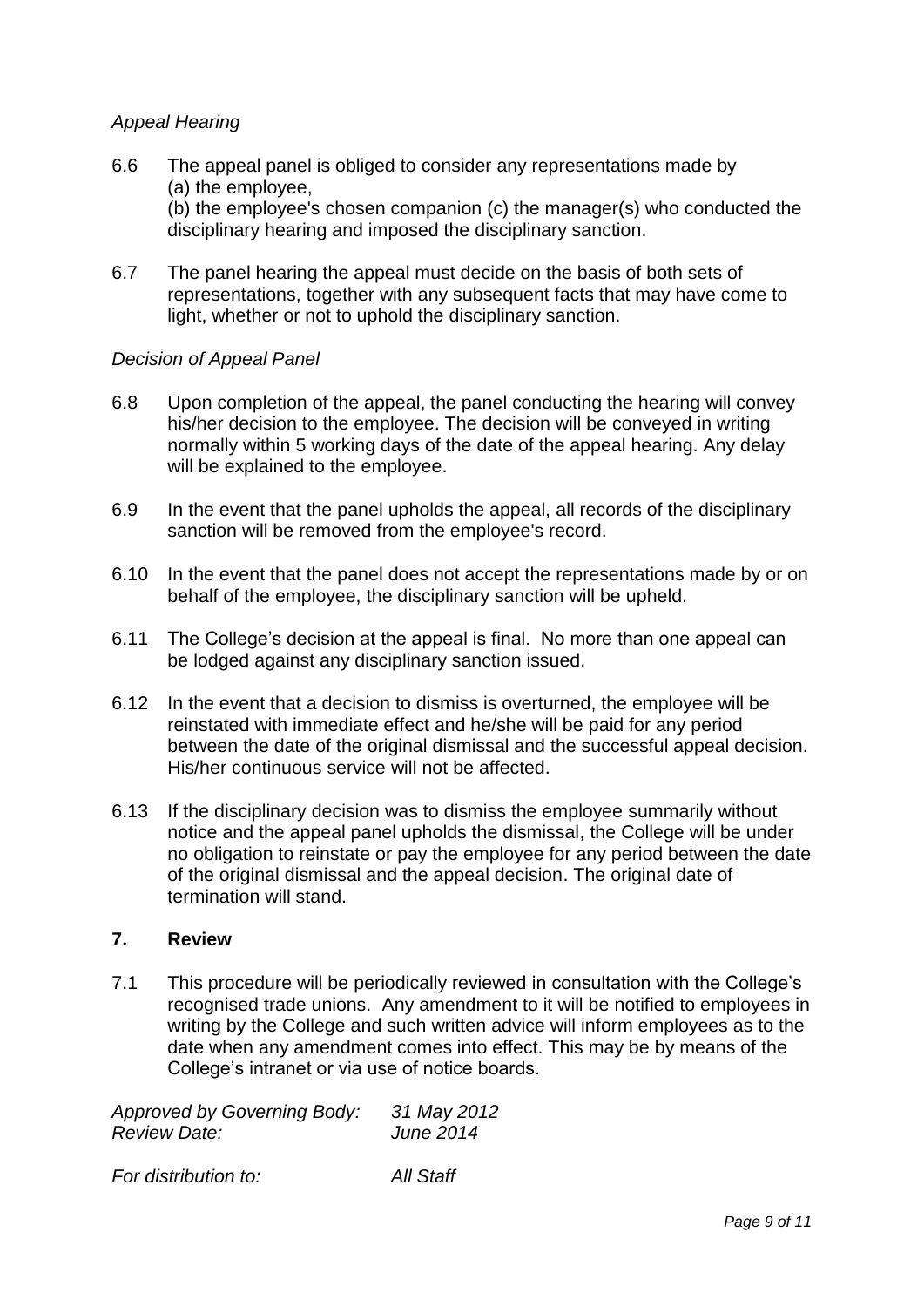# **APPENDIX A**

Please note that these examples are not exhaustive.

### **Minor Misconduct**

Examples of matters which the College may view as amounting to disciplinary offences which may be deemed to be minor misconduct are (but are not limited to) the following:

- Absenteeism
- Poor timekeeping, e.g., lateness, excessive time away from the job
- Failure to comply with the Absence Notification Certification Procedure
- Carelessness
- Ignoring safety/hygiene/security rules
- Failure to maintain a tidy and safe working environment
- Misuse of telephone or computer
- **Failure to wear any uniform/protective clothing provided**
- Failure to complete time/stock/ work sheets or other documentation as instructed

#### **Serious Misconduct:**

Examples of matters which the College may view as amounting to disciplinary offences which may be deemed to be serious misconduct are (but are not limited to) the following:

- **Dangerous physical horseplay**
- Neglect causing damage to or loss of property of the College, students, other employees or visitors
- Serious neglect of safety/hygienic/security rules
- Serious misuse of telephone or computer
- Wilful or excessive wastage of material
- Repeated use of foul language
- Gambling without permission on the premises
- **Insubordination.**